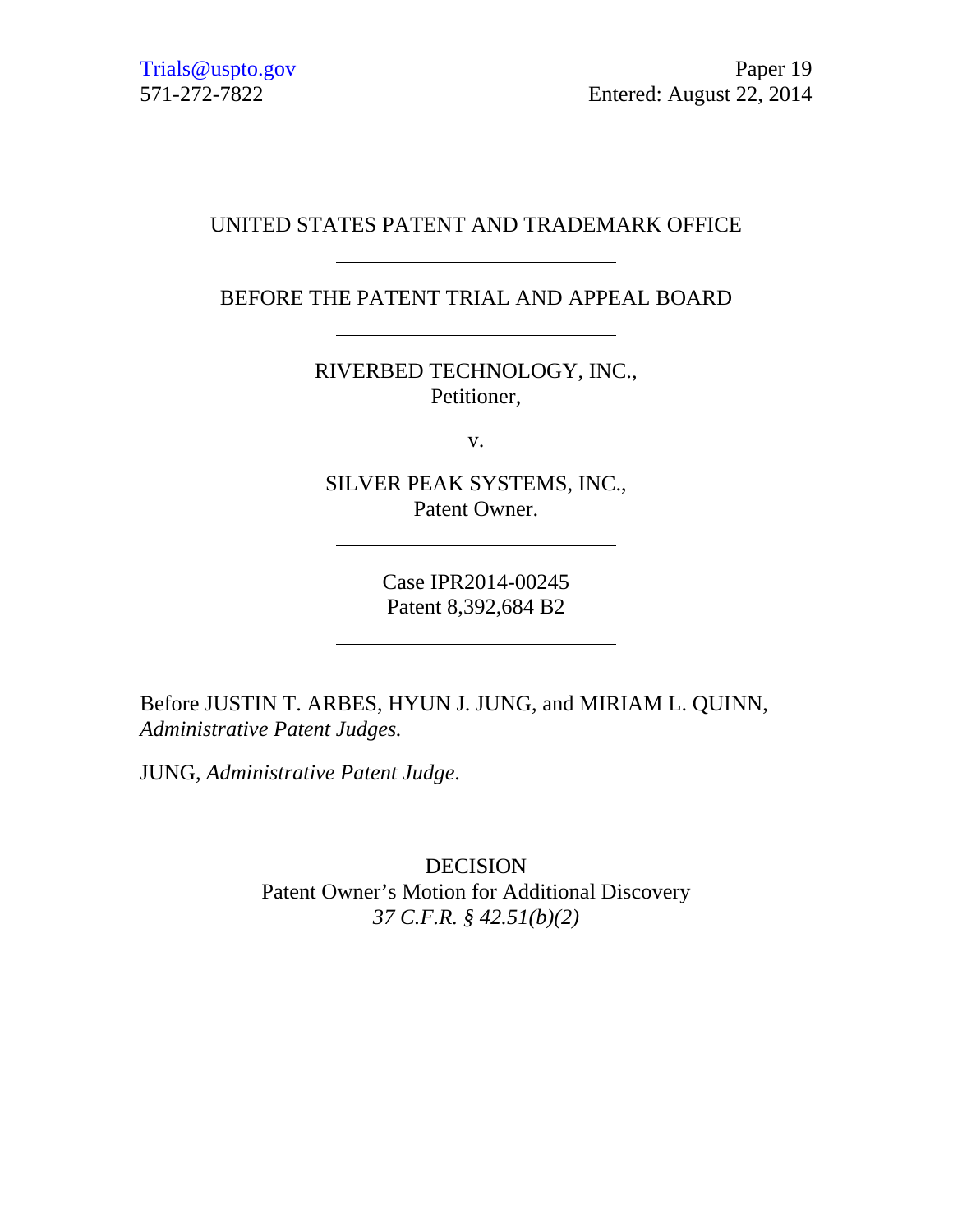#### *Introduction*

 Patent Owner filed a motion for additional discovery in the instant proceeding, and Petitioner filed an opposition. Papers 17 ("Mot.), 18 ("Opp."). For the reasons below, Patent Owner's motion is *denied*.

 Patent Owner seeks additional discovery pertaining to its assertion of objective indications of non-obviousness. Mot. 2. In particular, Patent Owner requests the following discovery from Petitioner:

Copies of [Petitioner's] specifications and requirements for the Data Store encryption functionality in RiOS version 4.1 for [Petitioner's] Steelhead appliance.

Copies of [Petitioner's] documents attributing to a lack of disk encryption in [Petitioner's] Steelhead appliance (in whole or in part) potential lost sales or customer dissatisfaction.

Copies of [Petitioner's] documents lauding the Data Store encryption functionality in [Petitioner's] Steelhead products or criticizing the lack of similar functionality in competitors' [products].

Ex. 2007; Mot. 1 (citing Ex. 2007).

### *Analysis*

Pursuant to the Leahy-Smith America Invents Act, Pub. L. No.

112-29, 125 Stat. 284 (2011) ("AIA"), certain discovery is available in *inter partes* review proceedings. 35 U.S.C. § 316(a)(5); *see* 37 C.F.R.

§§ 42.51-53. Discovery in an *inter partes* review proceeding, however, is

less than what is normally available in district court patent litigation, as

Congress intended *inter partes* review to be a quick and cost effective

alternative to litigation. *See* H. Rep. No. 112-98 at 45-48 (2011). The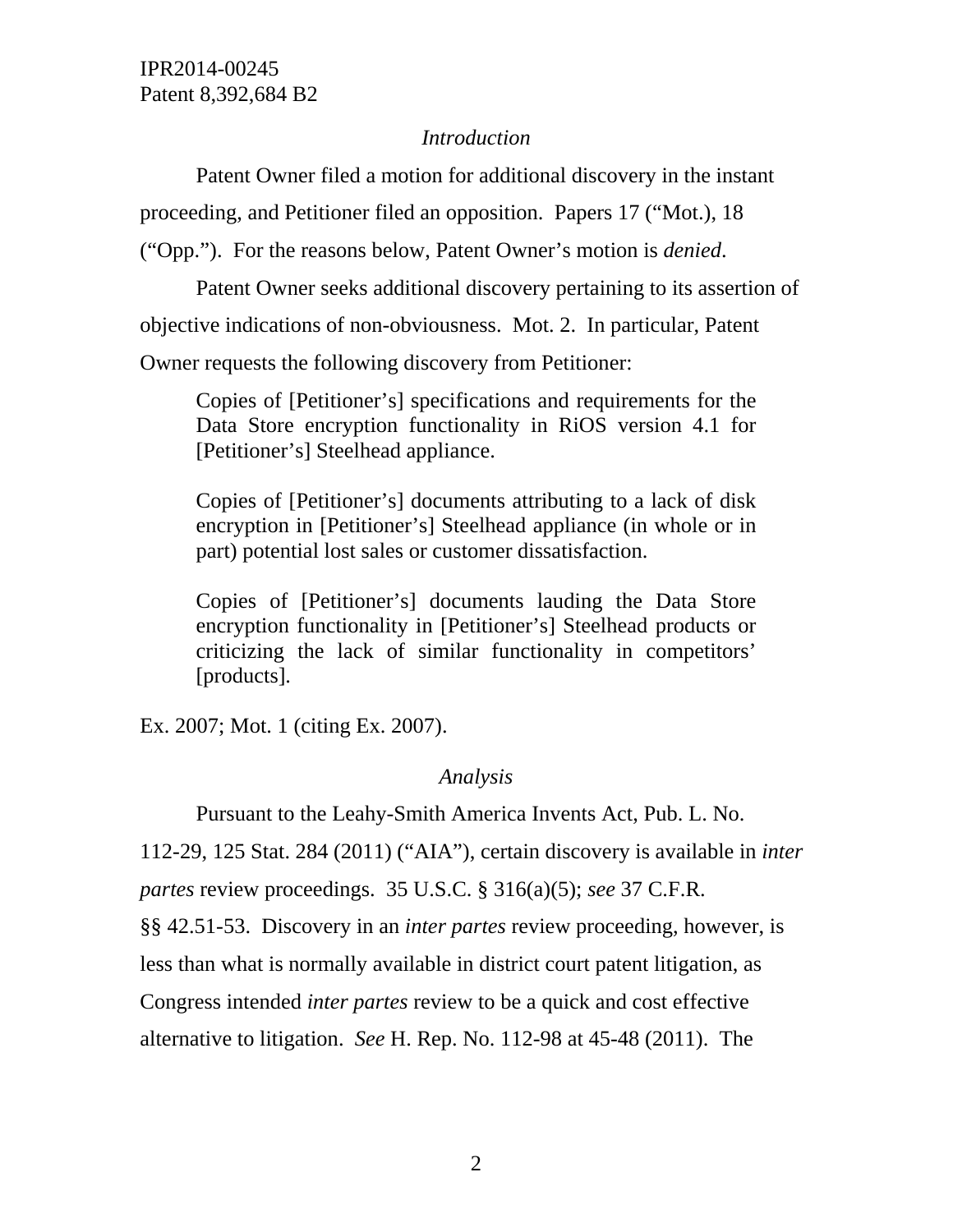legislative history of the AIA makes clear that additional discovery should be confined to "particular limited situations, such as minor discovery that PTO finds to be routinely useful, or to discovery that is justified by the special circumstances of the case." 154 Cong. Rec. S9988-89 (daily ed. Sept. 27, 2008) (statement of Sen. Kyl). In light of this, and given the statutory deadlines required by Congress for *inter partes* review proceedings, the Board will be conservative in authorizing additional discovery. *See id.*

In an *inter partes* review proceeding, a party seeking discovery beyond what is expressly permitted by rule must do so by motion, and must show that such additional discovery is "necessary in the interest of justice." 35 U.S.C. § 316(a)(5); *see* 37 C.F.R. § 42.51(b)(2)(i). Patent Owner, as the movant, bears the burden of demonstrating that it is entitled to the additional discovery sought. 37 C.F.R. § 42.20(c). Thus, to meet its burden, Patent Owner must explain with specificity the discovery requested and why the discovery is necessary in the interest of justice.

The Board considers various factors in determining whether additional discovery in an *inter partes* review proceeding is necessary in the interest of justice, including:

More Than A Possibility And Mere Allegation—The mere possibility of finding something useful, and mere allegation that something useful will be found, are insufficient to demonstrate that the requested discovery is necessary in the interest of justice. The party requesting discovery should already be in possession of evidence tending to show beyond speculation that in fact something useful will be uncovered.

. . . Ability To Generate Equivalent Information By Other Means – Information a party can reasonably figure out or assemble without a discovery request would not be in the interest of justice to have produced by the other party. In that connection,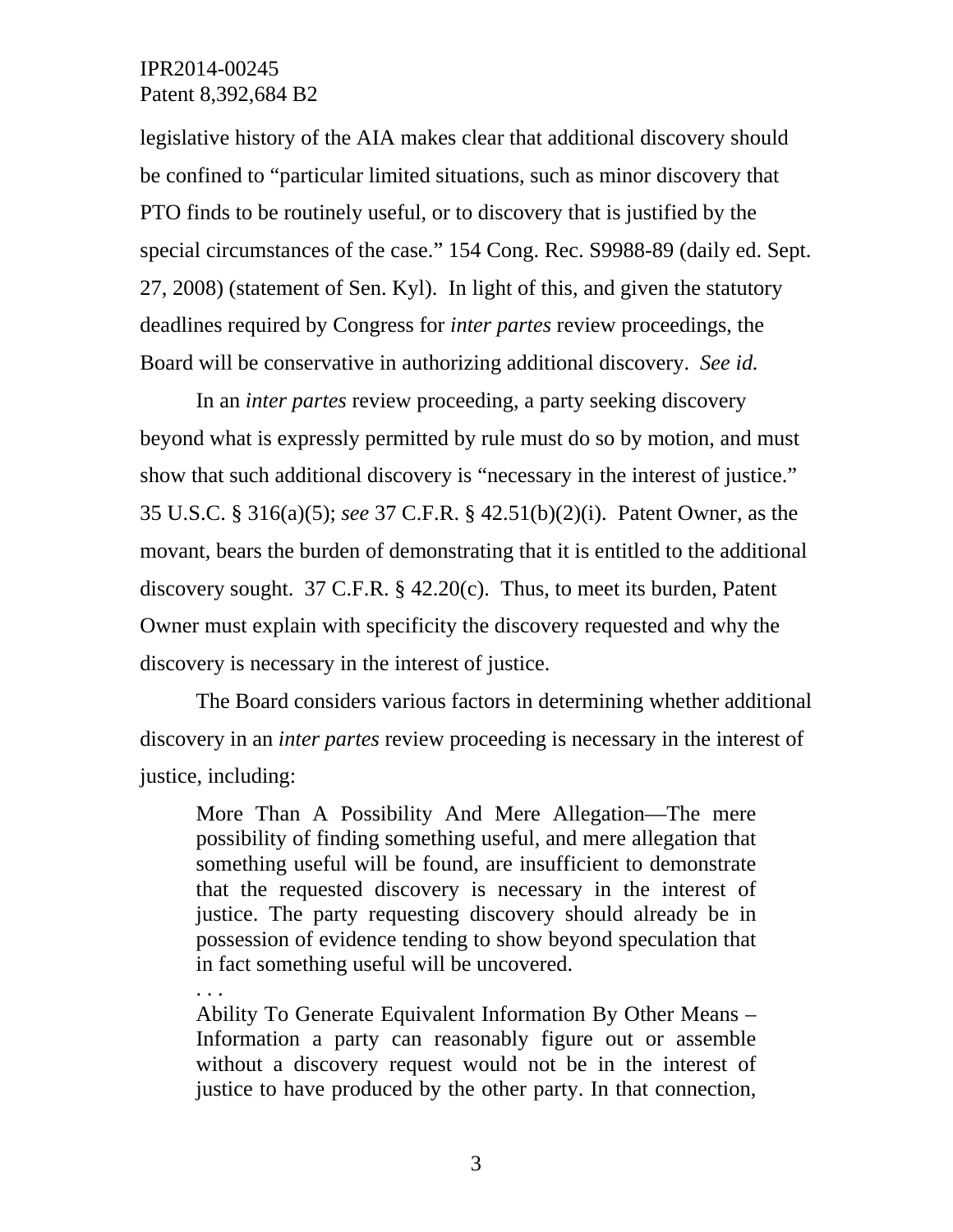the Board would want to know the ability of the requesting party to generate the requested information without need of discovery.

*Garmin Int'l, Inc. v. Cuozzo Speed Techs. LLC*, IPR2012-00001, Paper 26, slip op. at 6 (PTAB Mar. 5, 2013) "Decision—On Motion for Additional Discovery" (numbering omitted). "[U]seful" in the context of the first factor above means "favorable in substantive value to a contention of the party moving for discovery," not just "relevant" or "admissible." *Id*. at 7. The discovery-seeking party only needs to set forth a threshold amount of evidence tending to show that the discovery it seeks factually supports its contention. *See id.* at 8-9 (finding that, with respect to Cuozzo's contention of commercial success, Cuozzo failed to present a threshold amount of evidence tending to show that the requested discovery of sales and pricing information involved units with a nexus to the claimed features).

 In our Order authorizing the filing of a motion for additional discovery, we required that "any request by Patent Owner shall be limited to materials that would show secondary considerations of nonobviousness (e.g., for the remaining obviousness grounds applicable to claims 3-6, 10-13, and 17-20)." Paper 15, 5. Subsequent to that Order, Patent Owner filed a motion to amend (Paper 16) requesting that claims 1–24 be cancelled and that proposed substitute claims 25–48 be entered. Patent Owner did not file a response directed to the existing claims. Thus, we consider Patent Owner's motion in the context of its proposed substitute claims. Patent Owner states that it "seeks discovery in three areas all relevant to objective indications of non-obviousness." Mot. 2.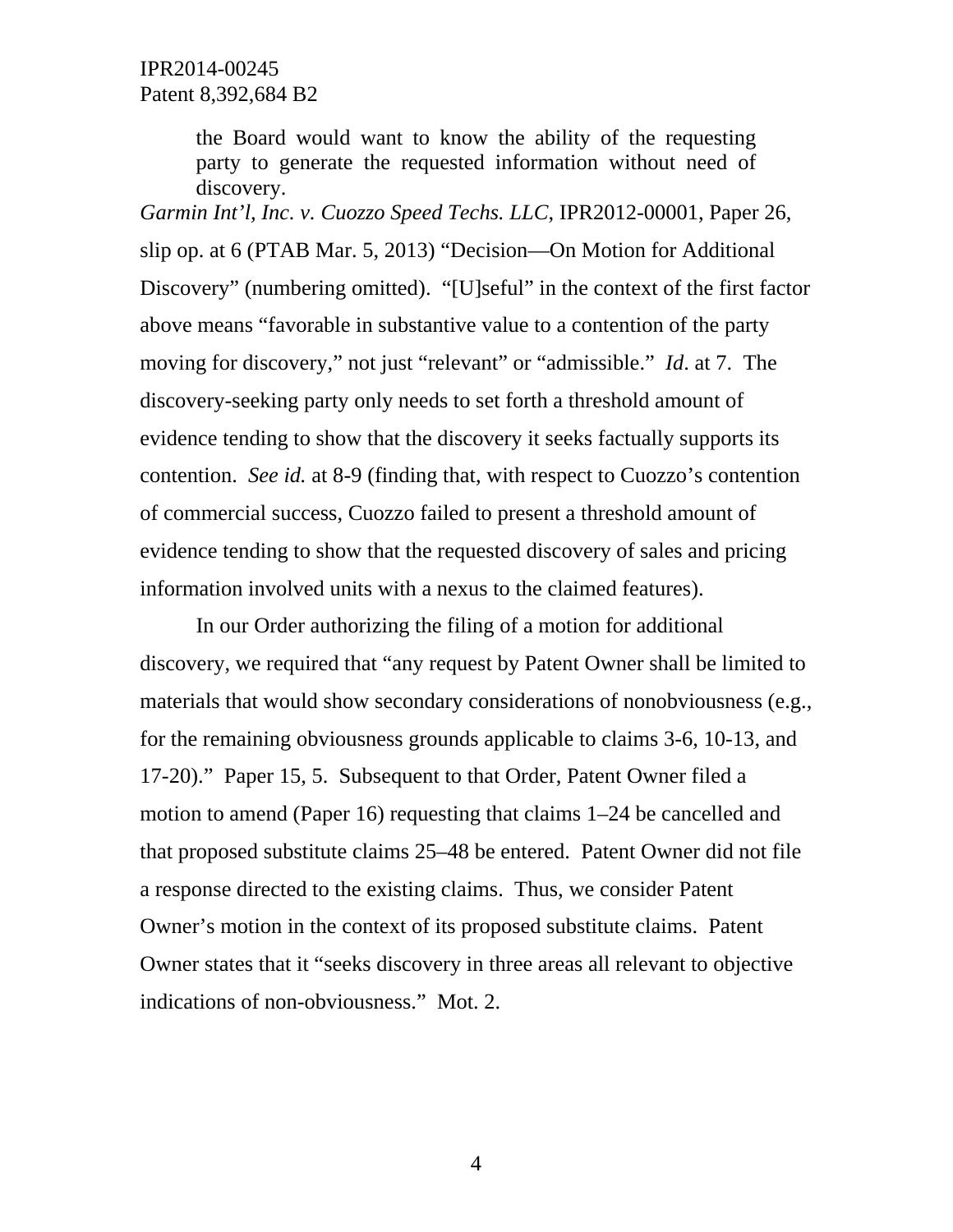#### *Patent Owner's First Discovery Request*

Patent Owner argues that its first request for "Petitioner's specifications and requirements documents for the Data Store encryption functionality in RiOS version 4.1 for the Steelhead appliance" "will be useful for [Patent Owner] in showing commercial success, a nexus between it and the claimed invention, and potentially copying." *Id.* at 3.

Commercial success typically is shown with evidence of "significant sales in a relevant market." *Ormco Corp. v. Align Tech., Inc.*, 463 F.3d 1299, 1312 (Fed. Cir. 2006) (citation omitted). Furthermore, to establish a proper nexus between a claimed invention and the commercial success of a product, a patent owner must offer "proof that the sales [of the product] were a direct result of the unique characteristics of the claimed invention—as opposed to other economic and commercial factors unrelated to the quality of the patented subject matter." *In re Huang*, 100 F.3d 135, 140 (Fed. Cir. 1996). In addition, "if the commercial success is due to an unclaimed feature of the device," or "if the feature that creates the commercial success was known in the prior art, the success is not pertinent." *Ormco*, 463 F.3d at 1312; *see also In re Kao*, 639 F.3d 1057, 1070 (Fed. Cir. 2011) (requiring a determination of "whether the commercial success of the embodying product resulted from the merits of the claimed invention as opposed to the prior art or other extrinsic factors").

We are not persuaded that Patent Owner has shown, beyond mere speculation or possibility, that its requests would return something useful. First, Patent Owner provides bare assertions of an alleged commercial success without supporting those assertions with facts or other evidence. *See* Mot. 1 ("Disk encryption has proven to be a factor in commercial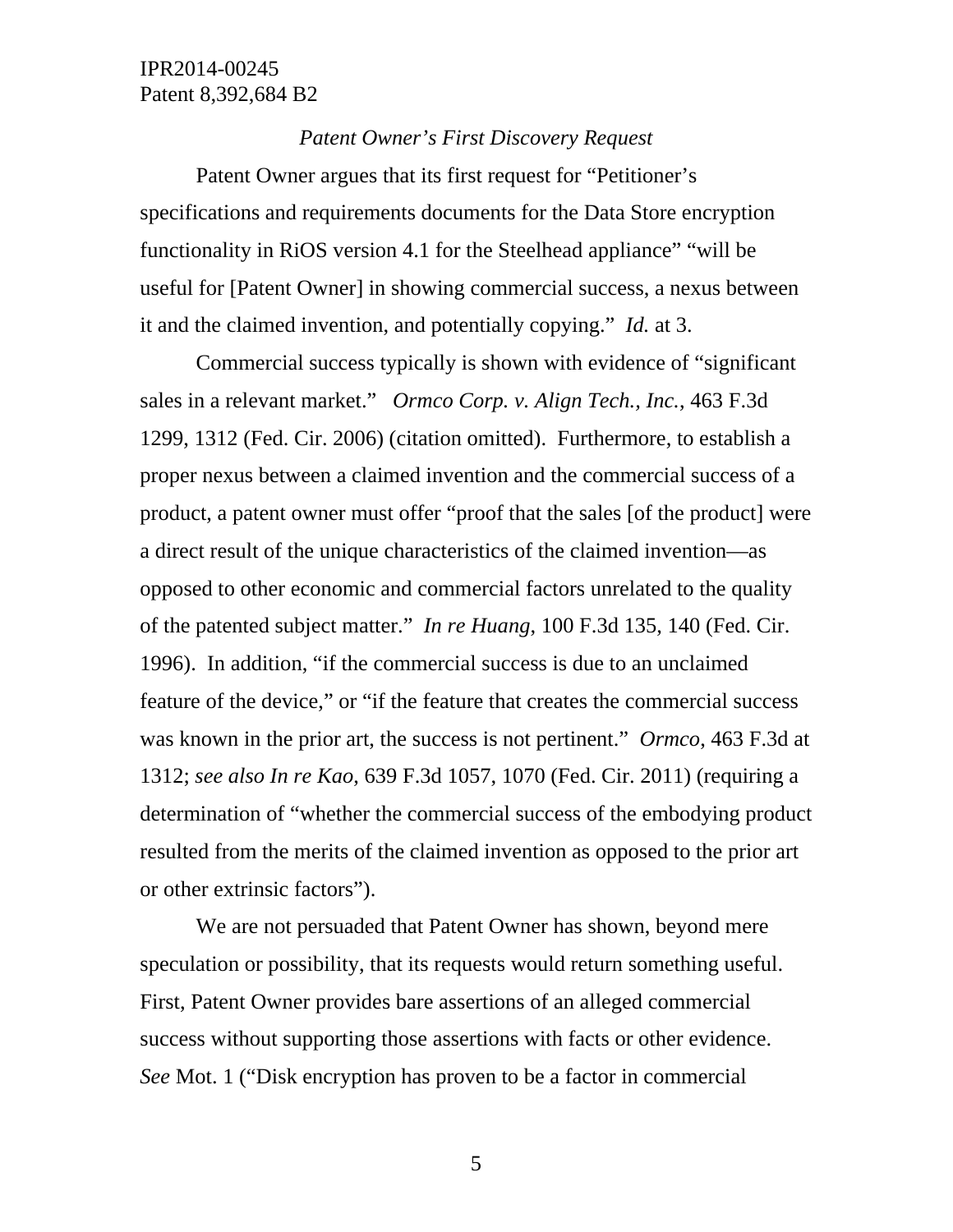success of WAN optimization products."). Some threshold evidence tending to show commercial success, typically with evidence of significant sales, must be shown for us to consider whether Patent Owner's requests go beyond speculation or a mere possibility of discovering something useful. Here, Patent Owner has not met its burden, especially when it argues that the "documents requested . . . will show what the business and technical needs were for the disk encryption feature." *Id.* at 3. That argument reveals that the contention of commercial success due to disk encryption is, at best, a theory untethered to product sales evidence. Disregarding attorney argument, which we give little to no weight, Patent Owner has failed to show facts tending to show that its discovery request will uncover information useful to proving its contention of commercial success due to disk encryption.

Second, Patent Owner failed to provide a threshold amount of evidence tending to show that there is a nexus between the alleged commercial success and the features of the proposed substitute claims. Patent Owner only argues, without support, that "[d]isk encryption has proven to be a factor in commercial success of WAN [wide area network] optimization products," and that the proposed substitute claims "recite features that disk encryption embodies." Mot. 1–2 (citing Ex. 2010). Patent Owner, however, does not point to any specific language in the proposed substitute claims or otherwise explain how Patent Owner might be able to show a nexus between the features of those claims and any commercial success.

As for copying, Patent Owner does not provide any evidence tending to show that any manufacturer may have copied the systems recited in the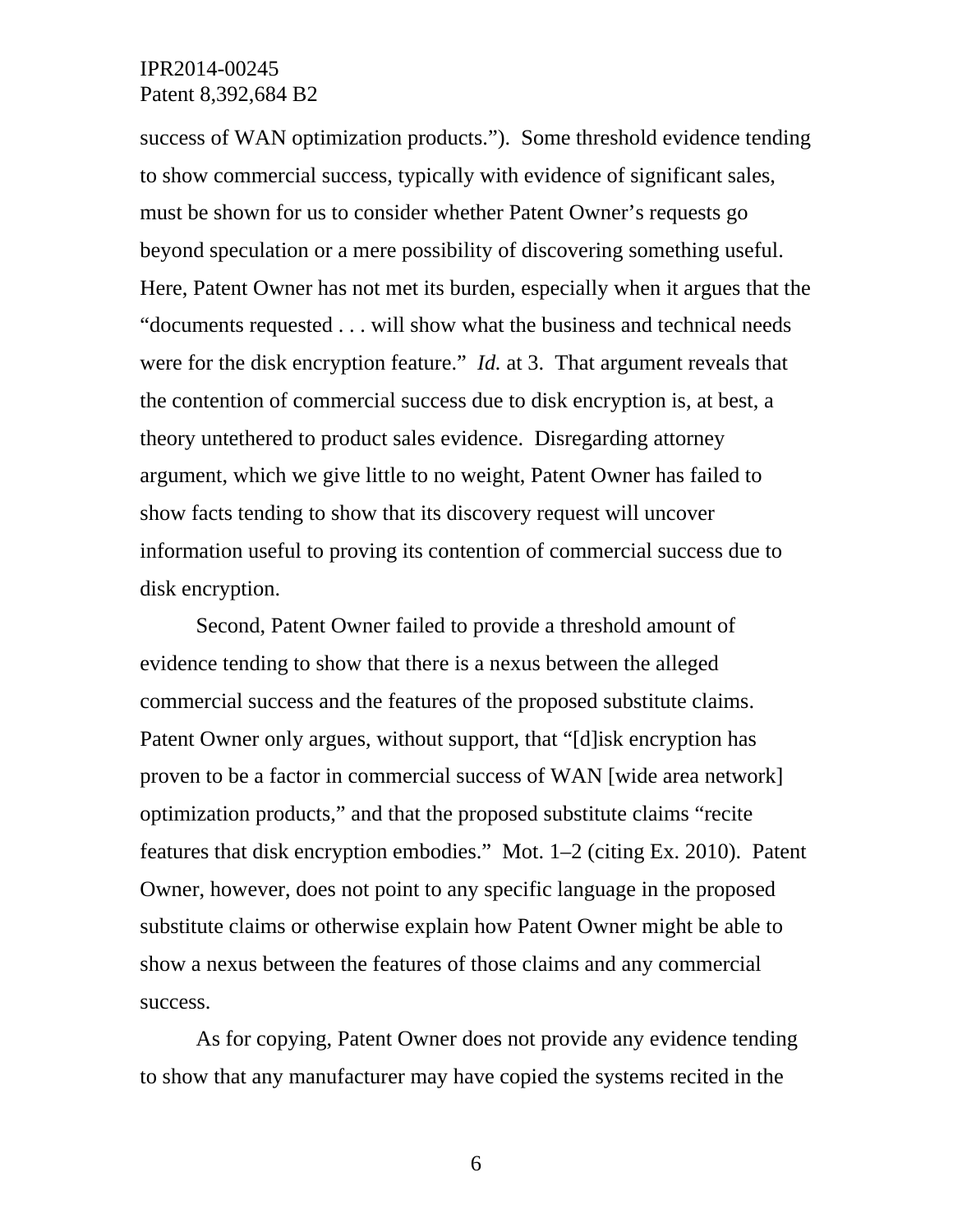proposed substitute claims. Copying as objective evidence of nonobviousness requires evidence of effort to replicate a specific product. *Wyers v. Master Lock Co.*, 616 F.3d 1231, 1246 (Fed. Cir. 2010); *Iron Grip Barbell Co. v. USA Sports, Inc.*, 392 F.3d 1317, 1325 (Fed. Cir. 2004). Patent Owner's first request merely speculates that copying may have occurred.

### *Patent Owner's Second Discovery Request*

Patent Owner argues that its second request for "Petitioner's documents attributing to a lack of disk encryption in Petitioner's Steelhead appliance . . . potential lost sales or customer dissatisfaction" "goes directly to the ability of the feature to contribute to commercial success" and "will be useful to show disk encryption was an unobvious and ultimately important source of success at the time [Patent Owner] made the invention." *Id.* at 3-4.

 Patent Owner, however, does not provide any evidence tending to show lost sales or customer dissatisfaction. The request, therefore, is based only on speculation that something useful would be found. Further, as explained above, Patent Owner does not provide the threshold evidence tending to show commercial success or explain sufficiently how any alleged success would be attributable to the features of the proposed substitute claims.

#### *Patent Owner's Third Discovery Request*

Patent Owner seeks "Petitioner's documents lauding the Data Store encryption functionality in its Steelhead products or criticizing the lack of similar functionality in competitors" products because "[I]audatory statements about an invention are a recognized objective indication of nonobviousness." *Id.* at 4. Patent Owner cites a posting from Petitioner's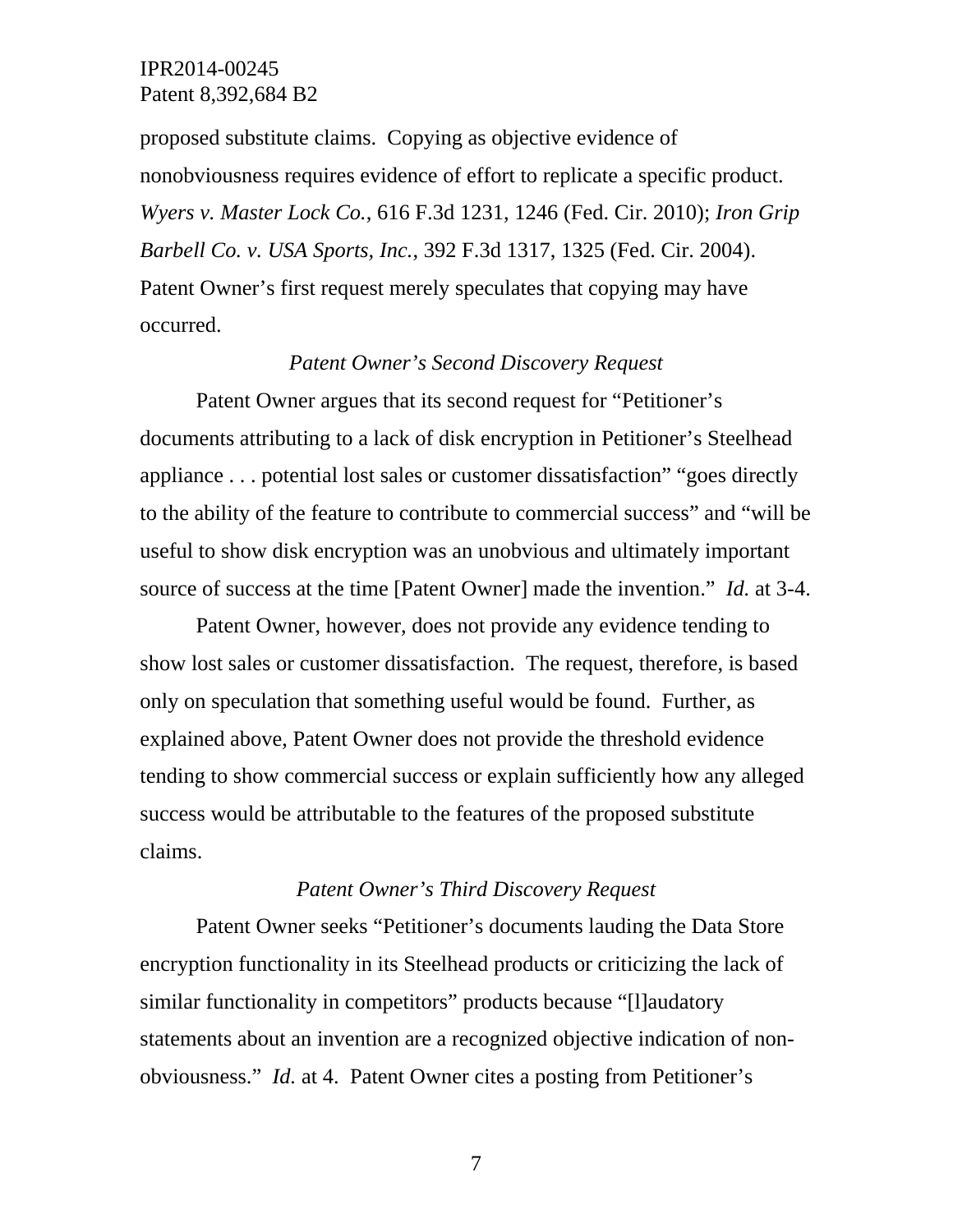website (Ex. 2010), and states that "while one example of the documents sought exists publicly, the nature of it suggests that it is a competitive message communicated elsewhere, in private, which [Patent Owner] has no other means to obtain." *Id.* at 5.

Patent Owner's third request fails to explain sufficiently how laudatory statements about Petitioner's Data Store encryption functionality would show non-obviousness of the proposed substitute claims. Also, Patent Owner's argument that a laudatory statement was "communicated elsewhere, in private" is mere speculation. *See id.* at 5. Finally, Patent Owner does not address why it cannot generate information equivalent to such a private laudatory document, particularly given Patent Owner's citation to a publicly available website.

#### *Conclusion*

On this record, we conclude that Patent Owner has not met its burden to demonstrate that discovery of the requested information is necessary in the interest of justice. Patent Owner has not provided a threshold amount of evidence of (1) sales allegedly amounting to commercial success, (2) an alleged nexus between the claimed inventions and any commercial success of Petitioner's products, (3) evidence of efforts to replicate the features of the proposed substitute claims, or (4) evidence that Petitioner has the requested laudatory documents. Although a conclusive showing of any of these facts is not necessary at this stage, *some* evidence is needed to establish that there is more than a mere possibility that Patent Owner's requests would uncover something useful.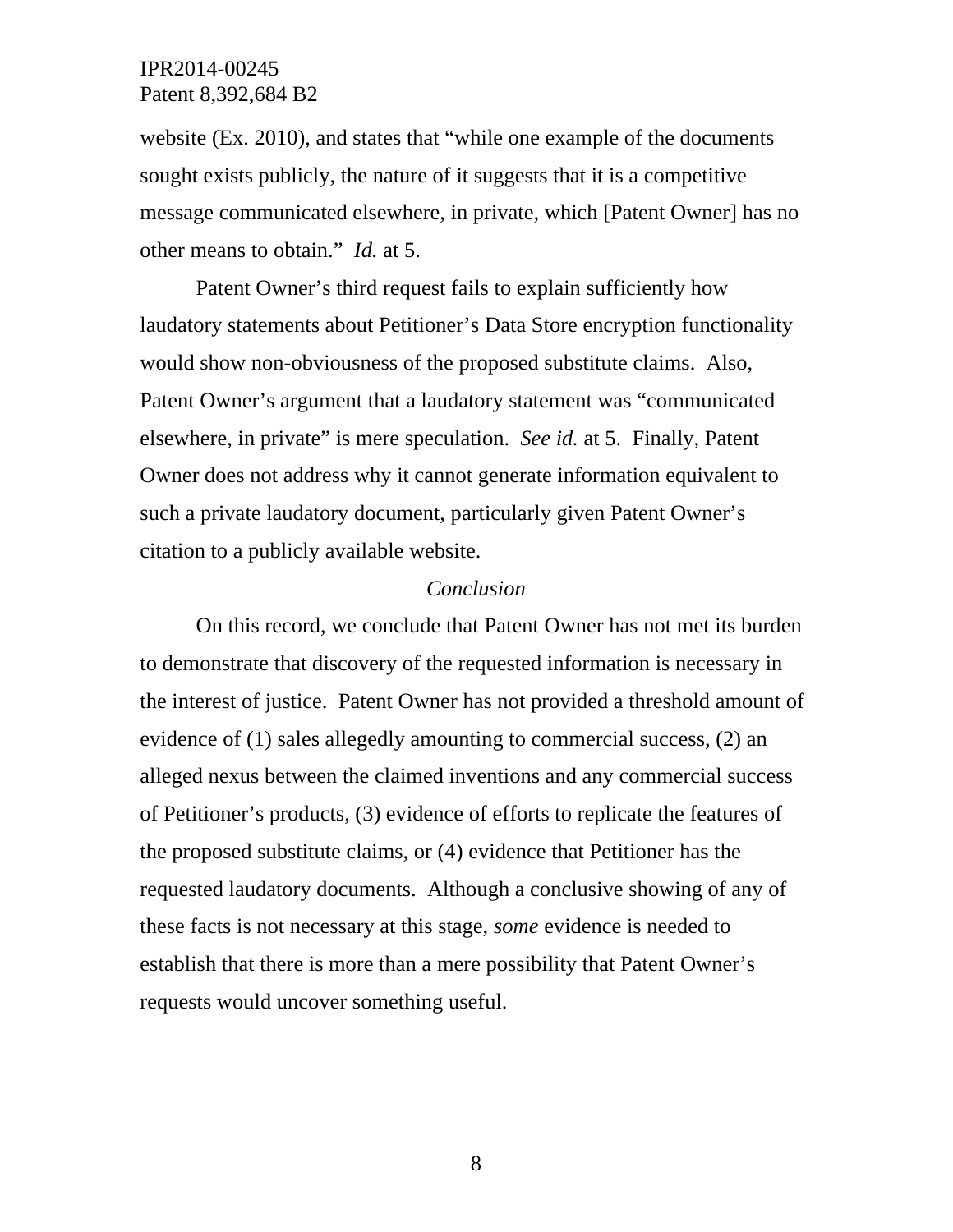In consideration of the foregoing, it is hereby:

ORDERED that Patent Owner's motion for additional discovery is *denied*.